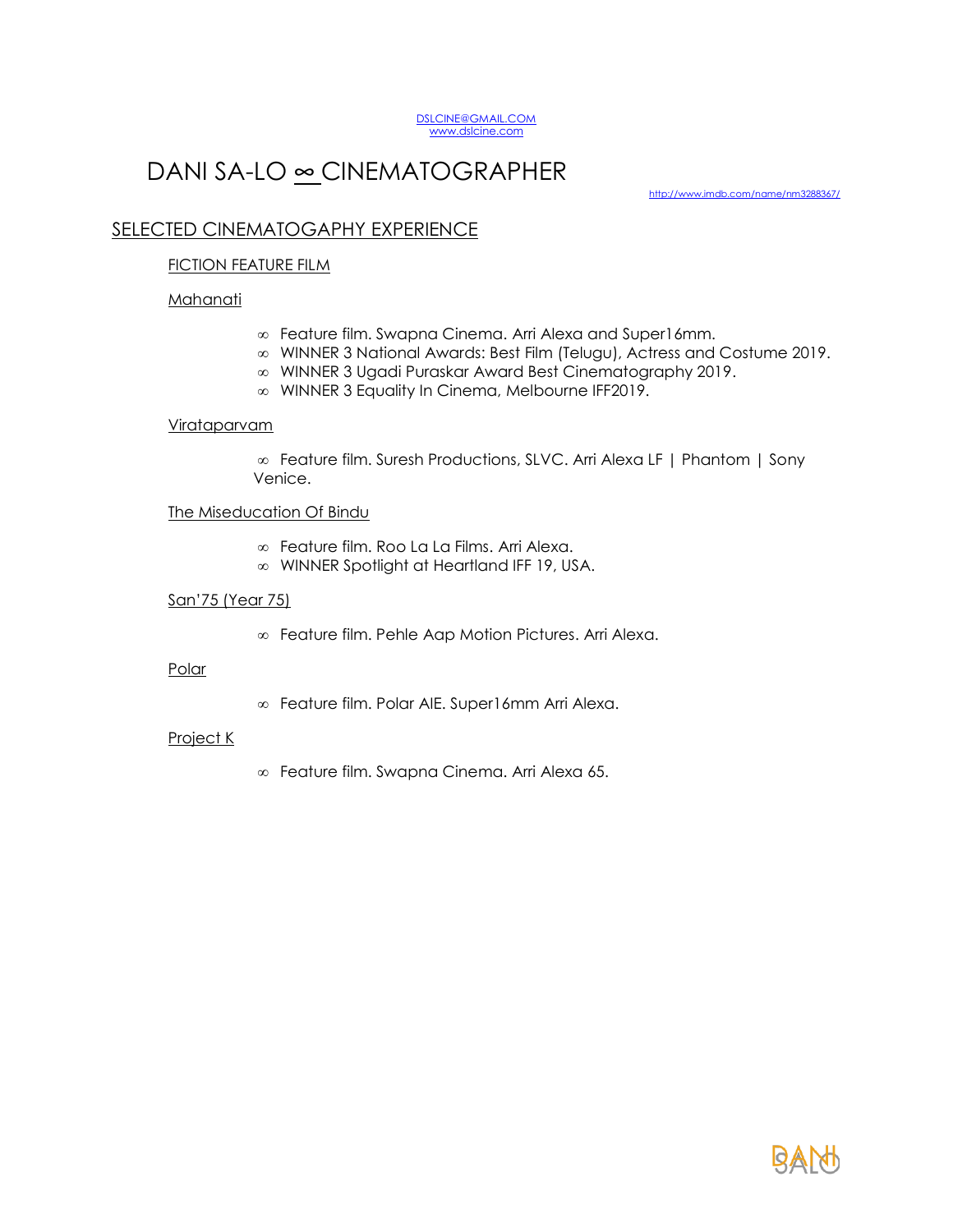## **DOCUMENTARY**

## Un Plan Para Salvar Al Mundo

Docuficción. La Zanfoña Producciones. 35mm, Arri Alexa, Bmpcc.

The Journey Within, the Coke Studio Origin Story

- Documentary, MAAK Pictures, Black Magic Cinema Camera.
- WINNER, Silver Remi Award, WorldFest-Houston IFF'16, USA
- WINNER, Best Film of the Festival, Full Bloom Film Festival 2015

## @buddhistandqueer

 $\infty$  Short film. Bmpcc [Director and DOP]

A Suitable Girl

- Documentary feature film. Canon 5D
- Additional Cinematography
- Albert Maysles Award at Tribeca International Film Festival

## Raja, Rasoi aur Anya Kahaniyan (Kings, Kitchens, and other stories)

Documentary Series. History Channel. Alexa and Sony F55.

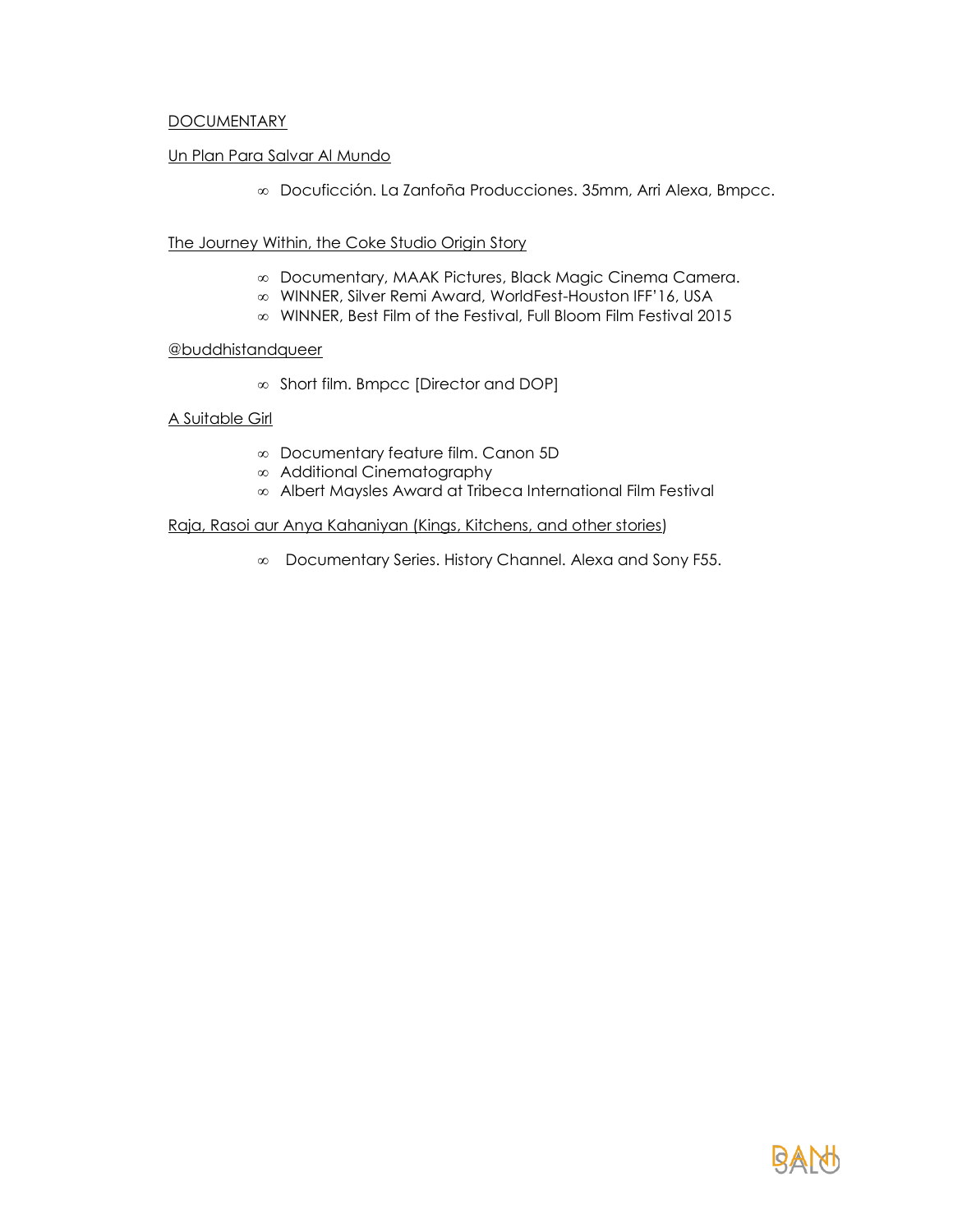## SHORT FICTION

## HEAL.

- $\infty$  Short film. 35mm.
- Outstanding Filmmaker (Overall Directing) and Cinematography awards at HATCHfest 2010. Rodrigo Prierto ASC, jury member.
- Best Cinematography for Drama at Goldeneye 2010 Festival for Cameramen.
- Jesse Epstein Kodak Award at Cleveland IFF (academy accredited).
- Winner Best Short Film at ComicCon, San Diego, 2011.
- 4 Cecil B. DeMille Awards including Best Picture and Best Cinematography.
- Best film, best director at Silent River Film Festival 2011.
- Best short film at Delhi International Film Festival.
- $\infty$  Best of Festival and Best short film at Lake Arrowhead Film Festival.
- Jury Prize for Best International Short at Fantasia IFF.
- AUDIENCE AWARD at IFF of Beijing Film Academy.

#### Tijuaneros.

- $\infty$  Short film. 16mm and Panasonic HVX200.
- Best Film at CineSinFin, Best Short Film at San Antonio IFF.

#### **Baby blue.**

- $\infty$  Short film. 35mm.
- Granted by Chapman University's Location Filmmaking Program.
- Nominated for the BAFTA LA Award.

## Turn Around.

- Featurette. 35mm.
- 2 Cecil B. DeMille Awards.
- $\infty$  Award from the Caucus Foundation for Producers, Writers & Directors.
- Cannes Film Corner, Seoul International Film Festival.

#### Duende

 $\infty$  Short Film. Colibrí Films. BMPCC 6k.

#### Chukkers

Short Film. Colibrí Films. Arri Alexa.

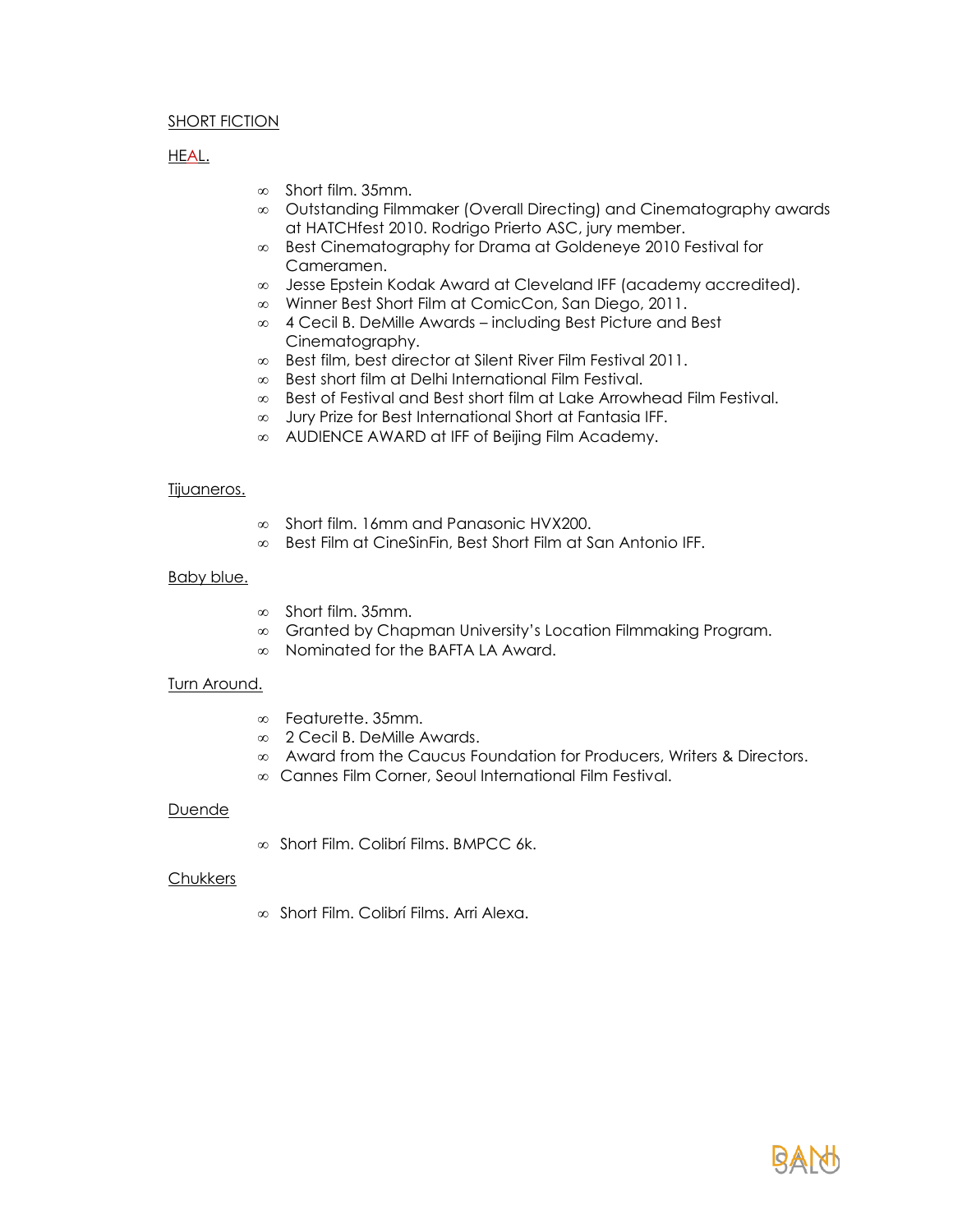# MUSIC VIDEO AND COMMERCIAL

Calcutta Kiss.

 Music video. *Detective Byomkesh Bakshi*. Yash Raj Films. Alexa. [Director + DOP].

Bach ke Bakshy.

Music video. Promotion for Byomkesh Bakshi. Yash Raj Films. Alexa.

Qatil Akh - Widow Spider by East Side Story

Music video, Red Epic.

## Mumbai for Women.

Adfilm. Phantom Films. Sony F3

## UBM.

Commercial. TRIP. Alexa.

## Flamenco En La Azotea

Music web-series. Fundarte. [Director and DOP].

## **Barbarella**

Promo para el Festival Europeo de Cine de Sevilla. BMPCC 6K.

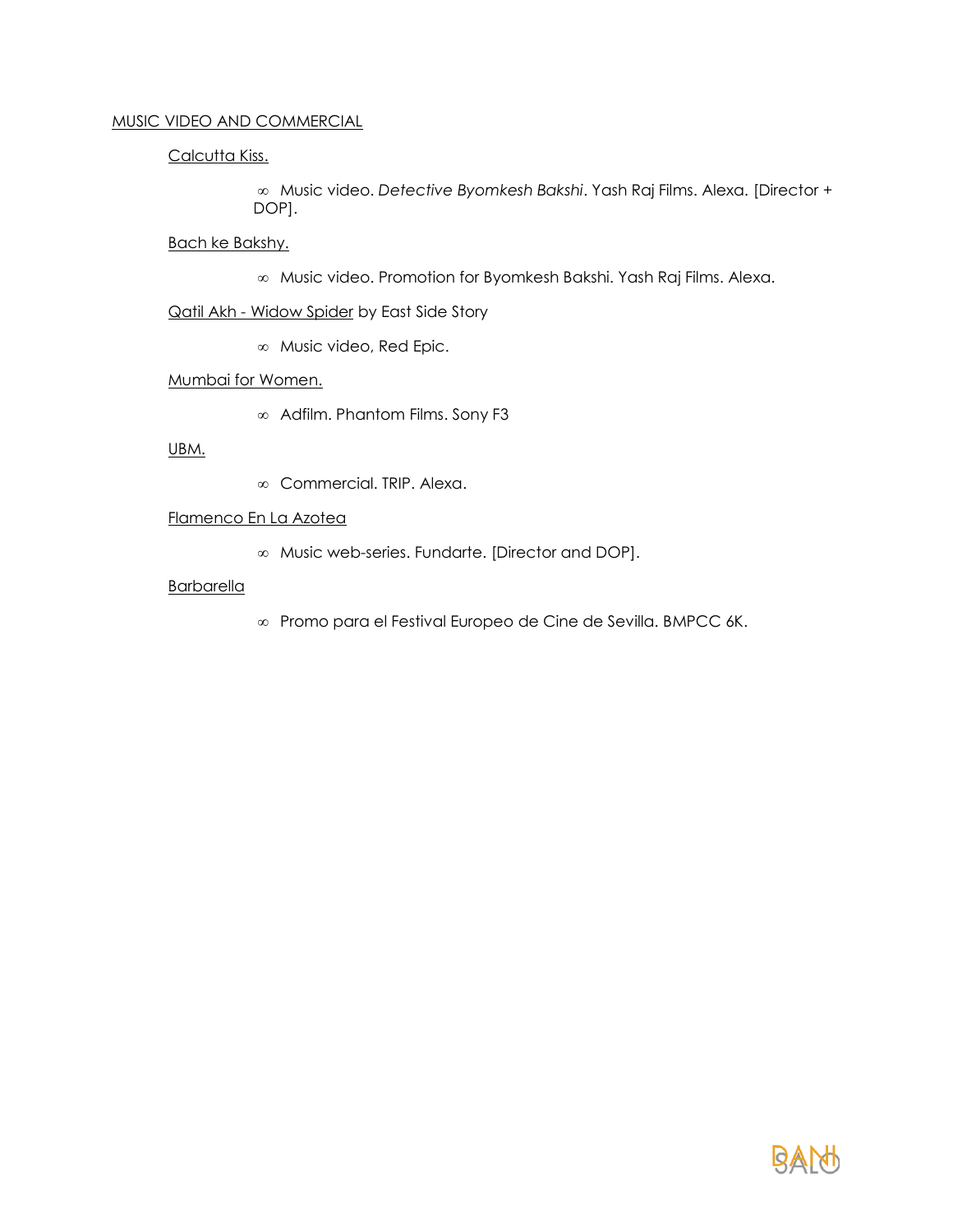## EDUCATION

2006-2009 MFA (3 years) in Film Production (Cinematography).

- Chapman University, Orange, CA, USA.
- La Caixa Fellowship.
- Dodge College and Media Arts Fellowship.
- ∞ GPA: 3,97
- Best of promotion award and Cecil Award.

2004-2005 MA Film and Communication (1 year).

- University of Cornell, Ithaca, NY, USA.
- $\infty$  Scholarship from the University of Sevilla.
- GPA: 3,48
- Melville Shavelson Award.

2003-2006 PhD (3 years) in Film.

- University of Sevilla, Spain.
- GPA: 3,60.
- $\infty$  Ranking: 1st out of 30.

2001-2002 Erasmus Scholarship (1 year master). Film and Literature.

- University of Birmingham, UK.
- GPA: 3,92.

1999-2003 Licenciatura (equivalent to B.A. and MA) in Audiovisual Communication.

- University of Sevilla, Spain.
- GPA: 3,28.
- 2 Honors and Best of Promotion Award.
- $\infty$  Ranking: 1st out of 150.

## LANGUAGES

Spanish\_\_\_\_\_Mother tongue.

English\_\_\_\_\_\_\_\_\_Bilingual.

- $\infty$  Proficiency Certificate by the University of Cambridge.
- TOEFL (Apr.2006): 135 out of 140.

German\_\_\_\_\_Medium.

- Advanced Level at the Official Institute of Languages.
- Mittlestuffe I. Bremen, Germany.

Japanese\_\_\_\_\_Basic.

 $\infty$  Intermediate Level at the Official Institute of Languages.

Hindi **Conversational**, set-savvy.

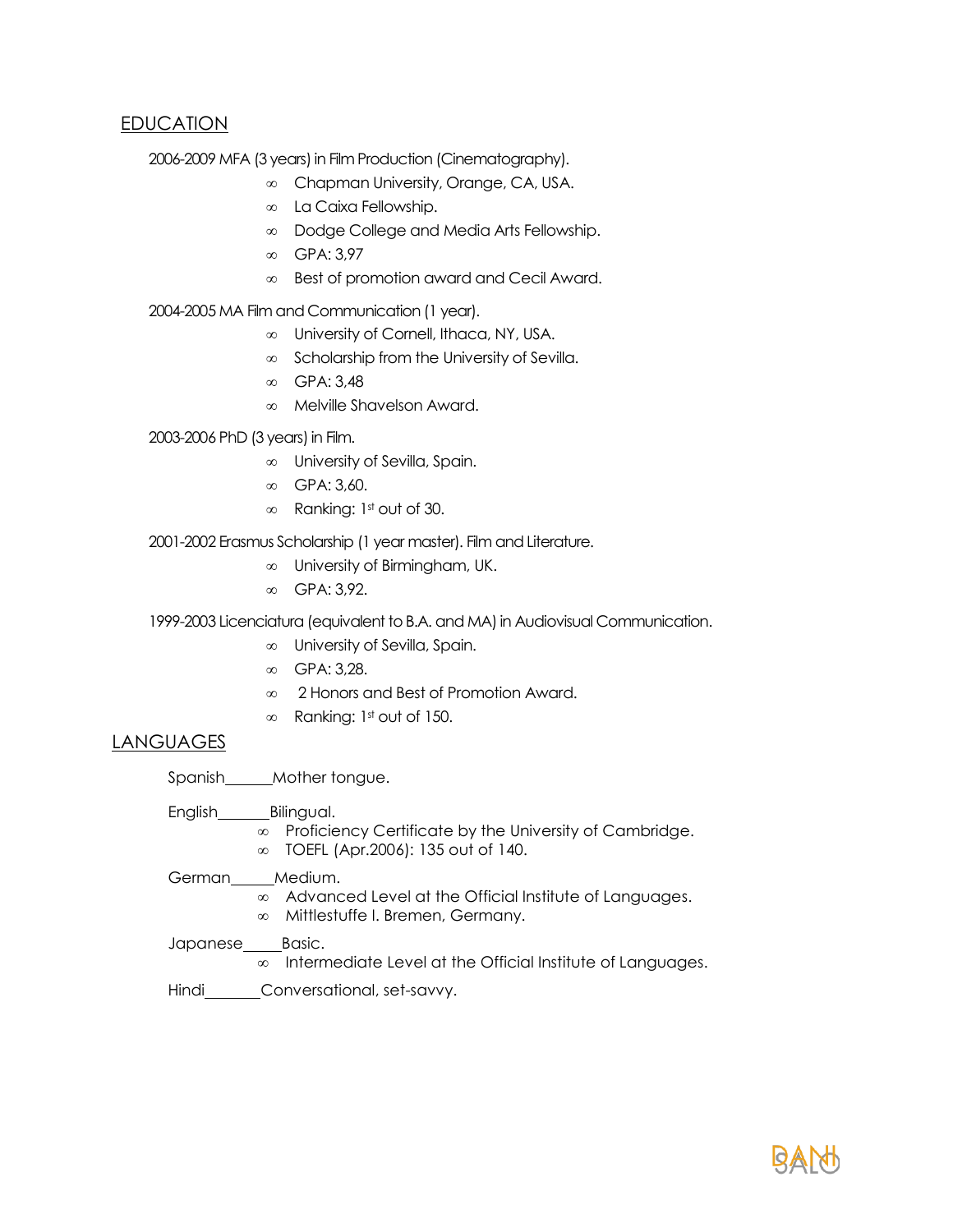# CINEMATOGRAPHY TEACHING EXPERIENCE

- Film and Television Institute of India (FTII). Pune, India.
- NYFA (New York Film Academy). Los Angeles, California, USA
- Chapman University, Orange, CA, USA
- Escuela de Cine de la Universidad de Cádiz, Spain.
- University of California, Irvine. Irvine, CA, USA.
- EUSA, University of Sevilla. Sevilla, Spain.
- $\infty$  Sanjan Institute of the Arts, Lahore, Pakistan.
- Casa Tomada. Sevilla, Spain.

# FILM DEVELOPMENT EXPERIENCE

- Mumbai Mantra|Sundance Institute Screenwriters Lab.
- Sundance Institute, Los Angeles, CA, USA.